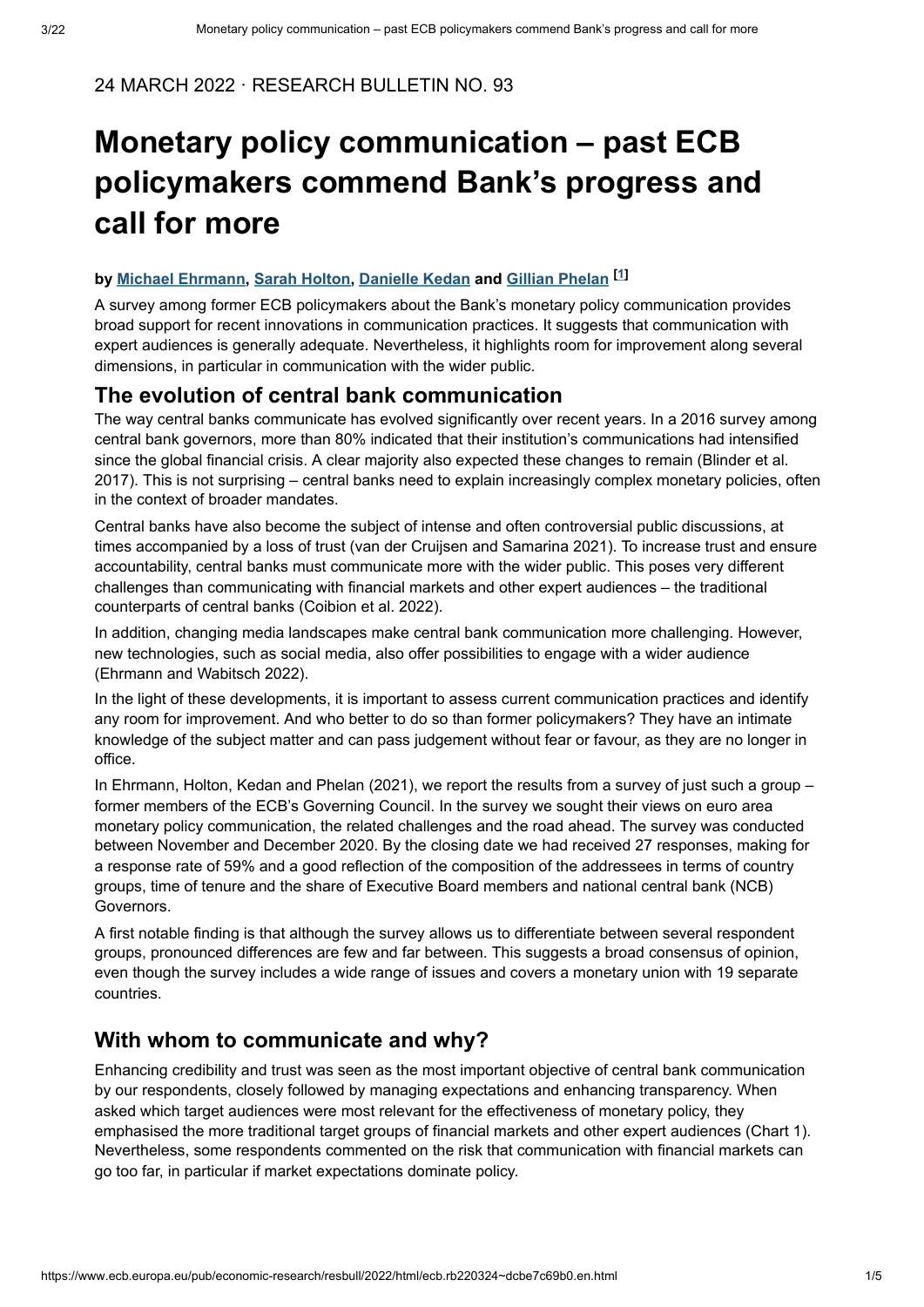#### **Chart 1**

The importance of different audiences for the effectiveness of monetary policy



Notes: The chart shows the responses to the question "With regard to the effectiveness of monetary policy, how important is it to communicate with different audience groups?" The "Index of importance" is the percentage of respondents reporting on the importance of the objectives weighted by the level of importance attached to each. If all respondents answered "extremely important", the index would be 1, while "very important" would correspond to an index of 0.75, "important" to 0.5, "somewhat important" to 0.25, and "not important at all" to 0.

As to the ECB's practices, communication with the more traditional target groups is considered adequate by an overwhelming majority (74%) of respondents. In contrast, respondents see substantial room for improvement in communication with the general public: only 22% think that communication with this audience is adequate, while 33% see a lot of room for improvement – this is supported by the positive feedback from euro area citizens on the various listening events that were conducted as part of the ECB's strategy review.

# **What to communicate?**

The next part of the survey asked about the topics for communication. Communication about the central bank objective is seen as the single most important topic: 100% of former Governing Council members saw it as either "very important" or "extremely important". Several respondents considered that the ECB's former inflation aim – still in place at the time of the survey – was not clear enough, citing the ambiguity of the "below, but close to, 2%" formulation. Respondents also particularly valued communication on the rationale for monetary policy decisions and on the economic outlook, whereas communication on uncertainty, the reaction function and the future path of policy was perceived as relatively less important.

The survey also asked for respondents' views regarding the various types of "forward guidance", which refers to central banks communicating about the future path of monetary policy. The ECB, like many other central banks, has employed different forms of forward guidance. The Bank has used: calendar-based forward guidance (statements about the policy path explicitly linked to a calendar date); state-contingent forward guidance (where the policy path is conditional on economic outcomes); and purely qualitative statements (not linked to a date or any data).

Most respondents (67%) suggested that state-contingent forward guidance should remain in the ECB's toolbox. Just over half thought that purely qualitative guidance should remain in use, and less than a third were supportive of calendar-based guidance (Chart 2). In fact, a very slight majority of respondents believed that calendar-based guidance should no longer be in the toolkit.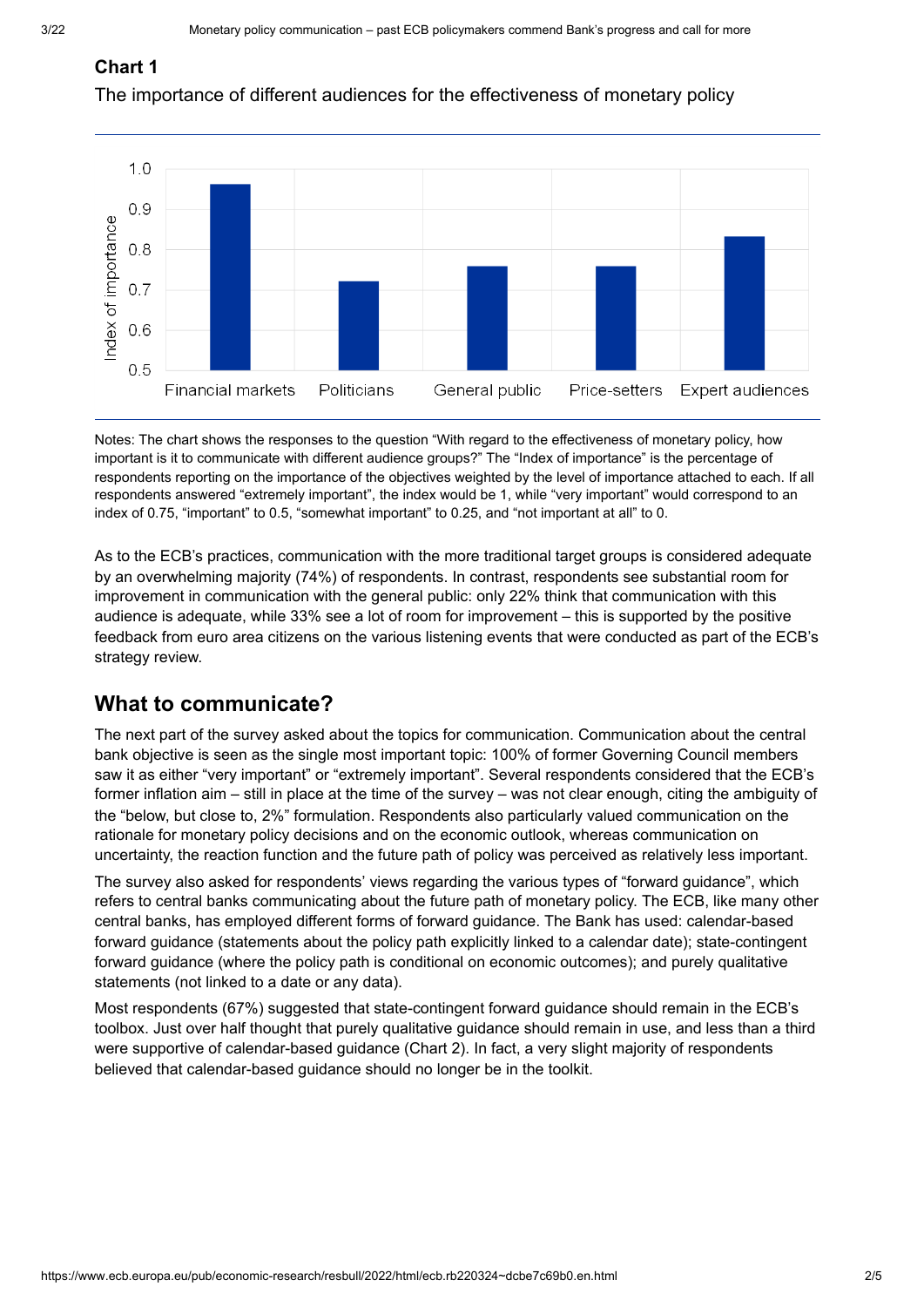## **Chart 2** What type of forward guidance?



Notes: The figure shows the proportion of the respondents selecting each of the possible responses to the question "For several years, the ECB has provided forward guidance, in different forms. Forward guidance is often classified as being either calendar-based (or 'time contingent'), data-based (or 'state contingent'), or purely qualitative (that is, providing neither a time frame nor economic conditions). Which type(s) of forward guidance do you believe should be part of the ECB toolkit?".

# **How to communicate?**

Having asked about the "who", the "why" and the "what", the survey turned to the "how". Communication innovations, such as publishing accounts of the discussions at monetary policy meetings and the use of social media, were endorsed by the majority of respondents, who felt these innovations should remain in place. Regarding the accounts of meetings, a large majority of 67% was in favour of continuing to publish "unattributed" accounts, which outline the discussions without identifying individual speakers. However, 26% supported the publication of "attributed" accounts, which would include this information. On the use of social media, views were balanced. Some 48% of respondents favoured the status quo, another 22% suggested that social media should be used more, and 26% said it should be used less.

With regard to the representation of individual views, most respondents thought that the ECB's monetary policy communication was about right (Chart 3). However, more respondents believed that there was too much representation of individual views than believed that there was too little. Relatedly, the survey also asked to what extent communication should come from the ECB as opposed to the NCBs. A majority of respondents believed that the balance of communication between the ECB and NCBs was currently about right. At the same time, more respondents believed the balance should shift further towards the ECB than further towards the NCBs.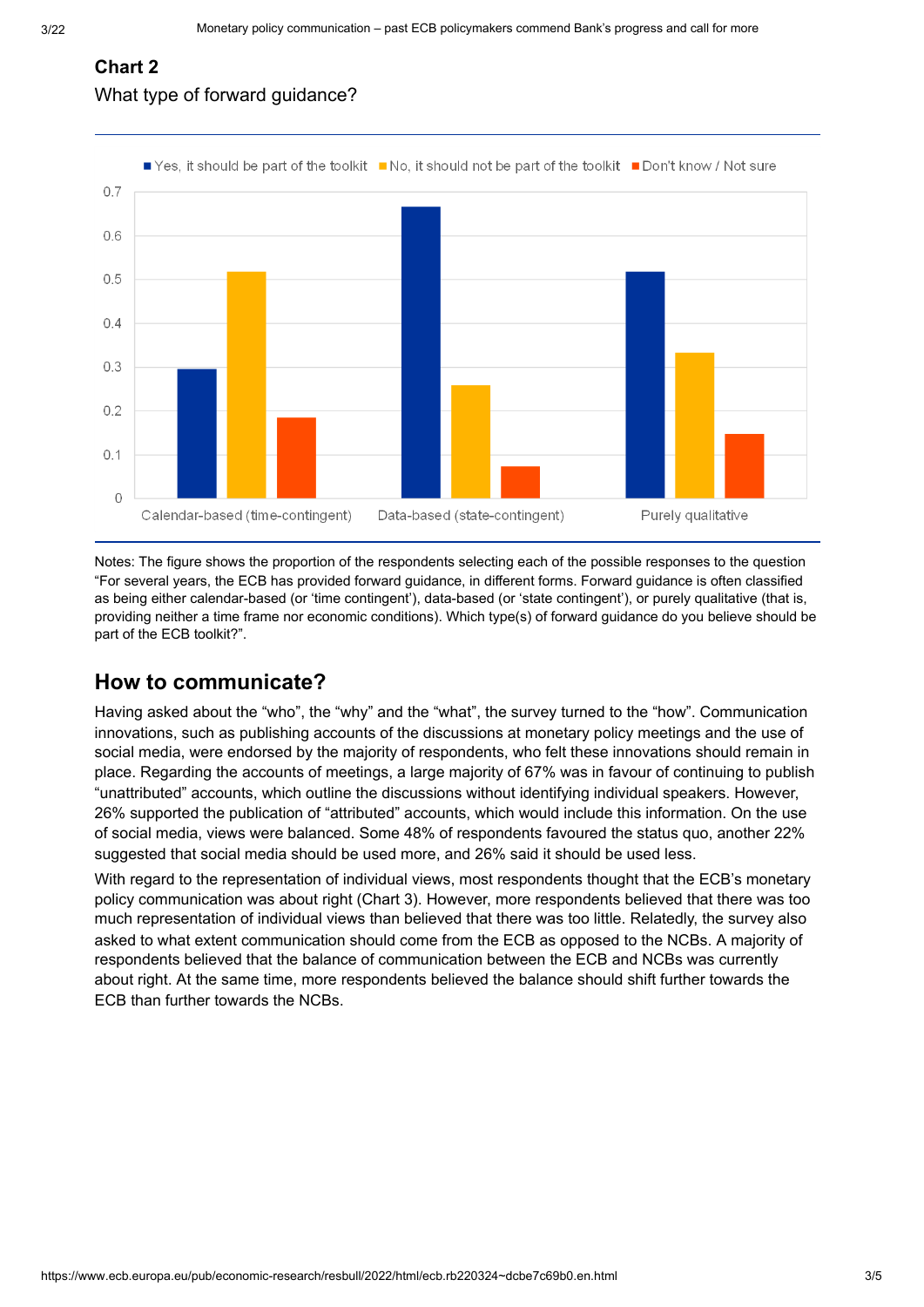## **Chart 3**

#### Diversity of views on the Governing Council



Notes: The figure shows the responses to the question "In most central banks, monetary policy is set by a committee. Whereas some central banks encourage that the diversity of views on the committee is represented in the external communication, others have adopted a one-voice policy. Where, in your view, is the monetary policy communication by Governing Council members located along this spectrum?"

The survey also asked whether the language used in the ECB's communication was too complex. The introductory statement at the start of the ECB's monetary policy press conferences used to be a case in point – to understand it required around 13-15 years of formal education (Coenen et al. 2017). This was why the ECB decided in last year's strategy review to reduce the length and the complexity of these statements. But simplification also carries a risk, in particular if it gives the public a false sense of certainty about future developments (Assenmacher et al. 2021). When asked how well they thought the ECB was handling this trade-off, a majority of respondents thought that its communication at the time of the survey was just about right. Nonetheless, a substantial share believed that it was too complex, while virtually no one thought it risked being overly simplistic.

# **The future evolution of monetary policy communication**

Overall, the respondents assessed the ECB's monetary policy communication as broadly adequate. But challenges remain. When asked how monetary policy communication should evolve over the next five to ten years, respondents most often mentioned: simplification and greater clarity; greater coordination between NCBs and the ECB; and the need to avoid a cacophony of voices. Less complex, clearer and more targeted communication is seen as a means to reach a wider audience. These results reveal that, from the perspective of former policymakers, what constitutes effective communication varies across audiences and is likely to evolve over time. Central banks would therefore be well advised to continue assessing and adjusting their communication practices.

# **References**

Assenmacher, K., Glöckler, G., Holton, S., Trautmann, P., Ioannou, D. and Mee, S. (2021), "Clear, [consistent and engaging: ECB monetary policy communication in a changing world",](https://www.ecb.europa.eu/pub/pdf/scpops/ecb.op274~9aca14e6f6.en.pdf?63436ac843159bdf4afcf0115e7f146f) Occasional Paper Series, No 274, ECB, Frankfurt am Main.

Blinder, A.S., Ehrmann, M., de Haan, J. and Jansen, D.-J. (2017), "Necessity as the mother of invention: Monetary policy after the crisis", *Economic Policy,* Vol. 32, Issue 92, pp. 707-755.

Coenen, G., Ehrmann, M., Gaballo, G., Hoffmann, P., Nakov, A., Nardelli, S., Persson, E. and Strasser, G. (2017), "Communication of monetary policy in unconventional times", Working Paper Series, No 2080,